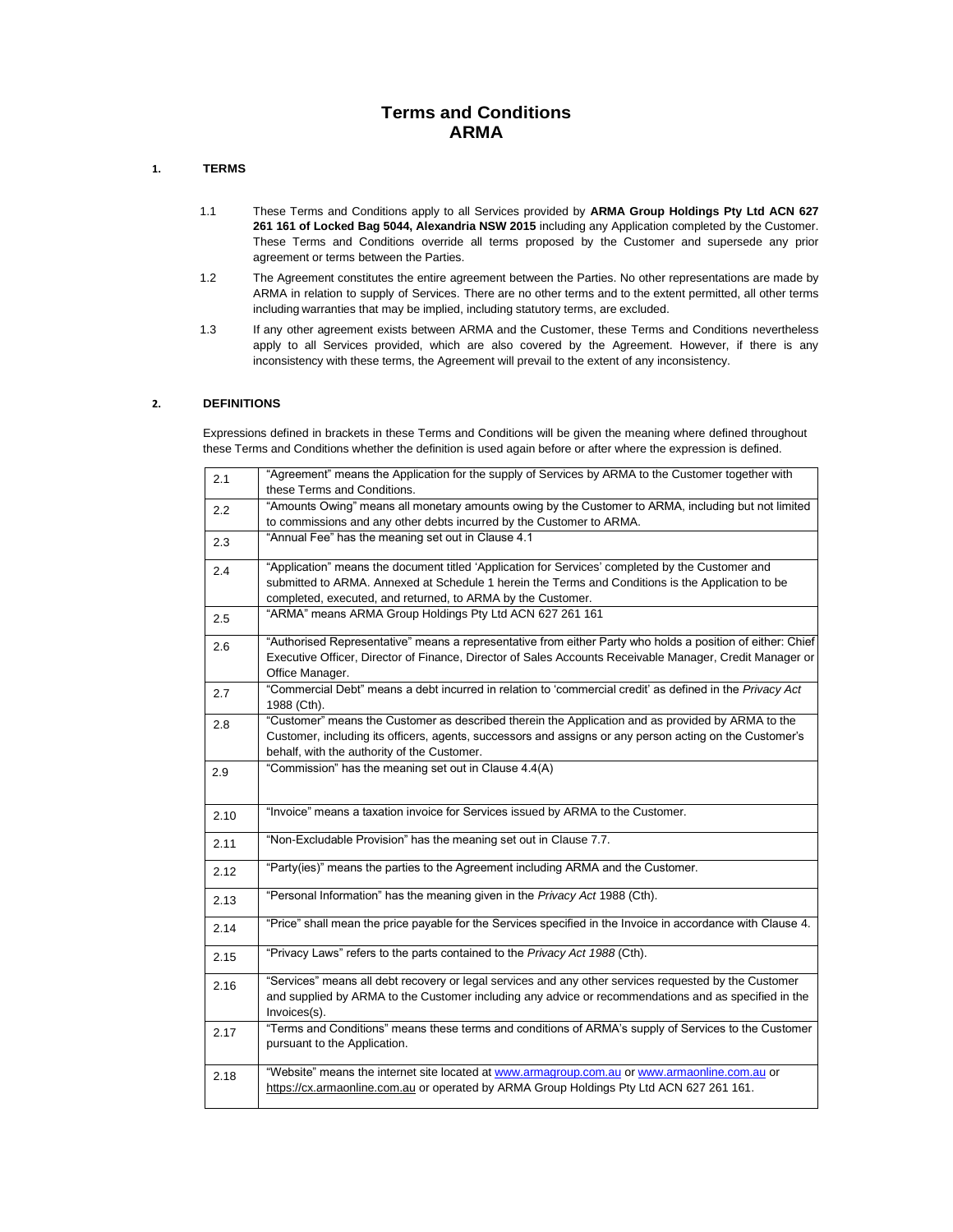## **3. ACCEPTANCE**

- 3.1 ARMA may accept the Customer's Application to purchase the Services signed by an Authorised Representative. If ARMA accepts the Customer's Application, the Customer agrees to be bound by the Terms and Conditions contained herein.
- 3.2 Where more than one Customer has entered into the Agreement and/or is listed as a Customer in the Application, the Customers are jointly and severally liable for all payments of the Amount Owing and/or Price.
- 3.3 Upon acceptance of these Terms and Conditions by the Customer, the Terms and Conditions are binding and can only be amended in accordance with Clause 16.
- 3.4 The Customer must give ARMA written notice of any proposed change of legal or beneficial ownership of the Customer or any change in the Customer's name and any other change in the Customer's details, including but not limited to, changes in the Customer's address, business practice or any other details contained in the Application, within five (5) days from the date of such change. The Customer is liable for any loss incurred by ARMA because of the Customer's failure to comply with this clause.
- 3.5 In the event ARMA does not accept the Customer's Application for all or any part of the Services, it will notify the Customer in writing and refund any money that has been paid by the Customer for the Services under the Agreement.

## **4. PRICING AND PAYMENT TERMS**

- 4.1 The Customer will pay an Annual Fee as stated in Part 4 of the Application immediately upon execution of the Application. A subsequent annual fee of \$250.00 (plus GST) will be due on the same date each year thereafter until the Agreement expires or is terminated. The Annual Fee may be reviewed by ARMA each year and can be increased or decreased at ARMA's sole discretion with seven (7) days written notice to the Customer.
- 4.2 Where the 'Additional Services' option in Part 2 of the Application is selected or is subsequently requested by the Customer in writing:
	- (a) the Customer will pay ARMA the Price as agreed between the Parties for each letter of demand, written and mailed by ARMA to a debtor, in accordance with the Customer's instructions.
	- (b) ARMA will charge an administration fee of an additional 20% on all third-party fees. ARMA will engage third parties only where the Customer agrees and/or provides instructions to proceed with engaging that third-party; and,
	- (c) ARMA will issue the Customer with an Invoice for the Additional Services including the third-party charges and the Customer must pay ARMA the amount stated on the Invoice within the time stipulated therein the Invoice.
- 4.3 Where the 'Additional Services' option in Part 2 of the Application has been selected or is subsequently requested by the Customer in writing, ARMA will, provided the Customer complies with Clause 6.1 herein:
	- (a) take all action necessary, including but not limited to, instructing solicitors and third parties to commence legal proceedings to give effect to the instructions of the Customer to recover and secure thedebt(s);
	- (b) instruct, at the cost and instruction of the Customer, such other persons, including but not limited to any solicitor or process service agent, as are necessary to assist in carrying out ARMA's obligations to recover and secure the debt(s);
	- (c) arrange for the preparation and service of such documents as may be necessary to initiate legal proceedings against the debtor(s) in accordance with the instructions of the Customer; and,
	- (d) not, except in following any instructions provided by the Customer or otherwise with the Customer's prior approval:
		- (i) enter any repayment arrangement;
		- (ii) negotiate with the debtor; or,
		- (iii) bind any or purport to bind the Customer to acceptance of an amount that is less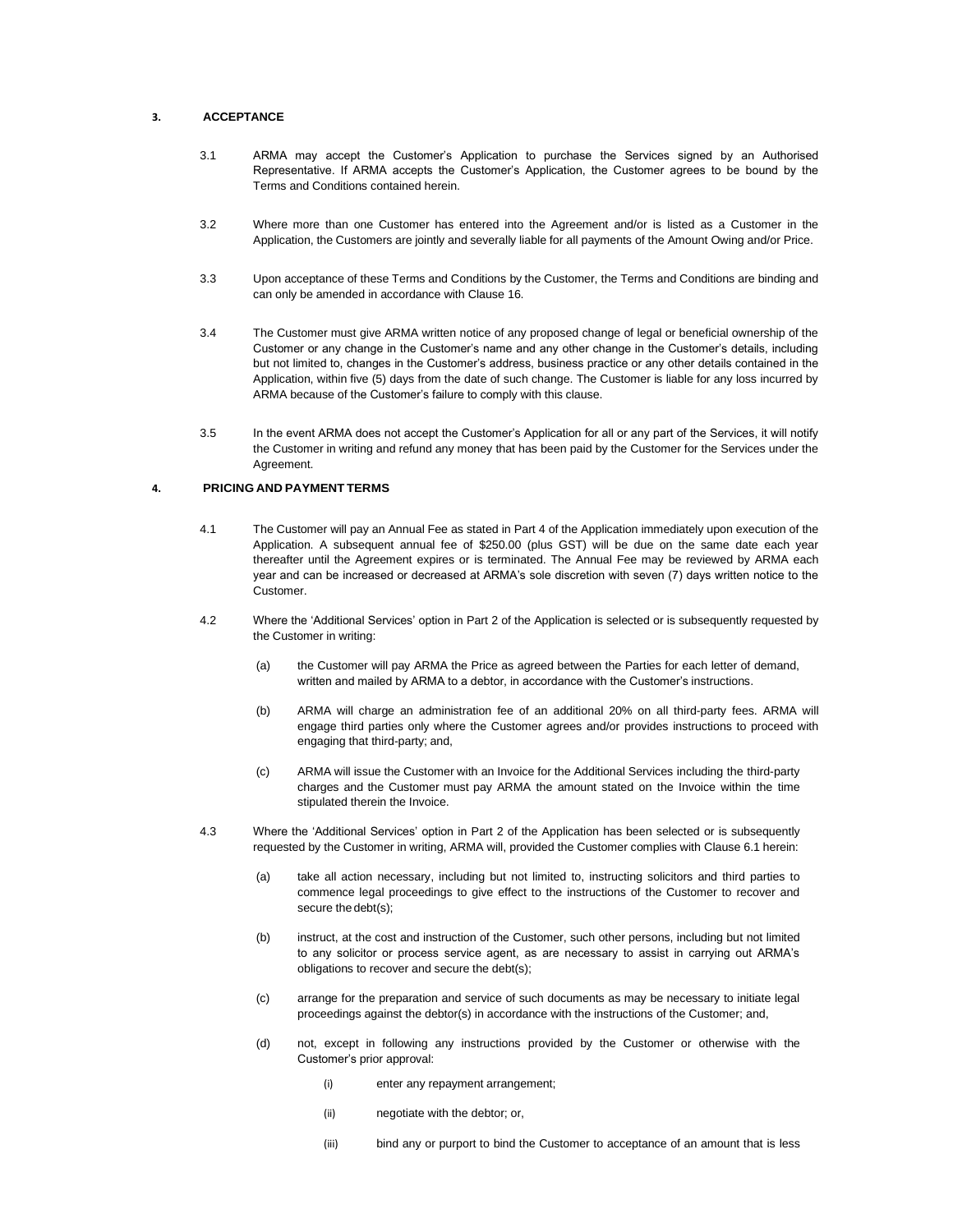## than the full amount of the debt referred.

- 4.4 If ARMA is engaged to perform any Services, the Customer will pay ARMA
	- (a) Commission on the amounts actually recovered or received by ARMA or the Customer in respect of the debts at the rate specified in Part 2 of the Application or as agreed between the Parties in writing. ARMA will invoice the Customer on a monthly basis for the Commission.
	- (b) all costs, charges and expenses incurred by ARMA or any third party it engages on instructions from the Customer while providing Services, including but not limited to, legal fees and expenses, court fees and process server fees. These must be paid to ARMA by the Customer even though the said fees may not be recoverable, in full or in part, from the debtor. If ARMA recovers any such amounts from the debtor, those amounts will be refunded to the Customer accordingly.
- 4.5 It is the Customers responsibility to advise ARMA of any payments received directly from debtors while engaging ARMA to provide the Services. ARMA reserves the right to charge the Customer the Commission from date a debt is referred to ARMA.
- 4.6 ARMA can, at their discretion, charge a \$5.00 (plus GST) referral fee payable by the Customer for each file or debt referred by the Customer.
- 4.7 ARMA can, at their discretion, charge a \$25.00 (plus GST) recall fee payable by the Customer for any debt referred and subsequently withdrawn by the Customer prior to providing ARMA the opportunity to collect the debt and earn the Commission. ARMA will have full discretion in consideration of which debts withdrawn by the Customer will incur the recall fee.
- 4.8 Payment of an Invoice issued by ARMA to the Customer is to be made within the time stipulated on that invoice, with time for payment being of the essence, unless otherwise agreed between Authorised Representatives on behalf of each respective Party in writing.
- 4.9 If the Customer does not pay the Invoice in full by the payment due date in accordance with these Terms and Conditions or as specified on the Invoice, ARMA may charge, in addition to any other costs recoverable under the Agreement:
	- (a) interest calculated daily on the total outstanding balance at a rate of 0.05%.
	- (b) any costs and expenses (including any commission payable to any commercial or mercantile agents and legal costs) incurred by ARMA in recovering any unpaid amounts under the Agreement.
- 4.10 Payment by the Customer can be made by cheque, bank cheque or any other method as agreed to between the Parties. If payment is made by direct debit of funds or any other electronic transaction and the payment transaction fails for whatever reason, the Customer agrees to reimburse ARMA for any fees incurred by ARMA. If payment is made by credit card, the Customer is liable for any processing or merchant fees in using the credit card as a method of payment to ARMA.

## **5. BANK ACCOUNT**

- 5.1 All monies received on behalf of the Customer by ARMA, a solicitor, or third party engaged by ARMA under these Terms and Conditions, will be deposited into ARMA's bank account unless otherwise agreed in writing by the Parties.
- 5.2 The Customer agrees that ARMA will deduct any amounts payable under Clause 4.2 and/or 4.4 from monies collected on behalf of the Customer by ARMA. Where such amounts exceed or are not deducted out of the monies collected on behalf of the Customer, the Customer will pay all Invoices issued for such amounts and within the terms as stipulated on the Invoice.
- 5.3 ARMA will account to the Customer monthly for the amounts referred to in Clause 5.1, but after deducting the amounts referred to in Clause 5.2, where such deduction is approved.

## **6. THE CUSTOMER'S DUTY TO ARMA**

- 6.1 The Customer warrants to ARMA that, while ARMA are engaged to provide the Services to the Customer, they:
	- (a) will provide ARMA with all relevant information concerning the debt(s) and the parties responsible for the debt(s) and authorise ARMA and its solicitors or other third parties to utilise the information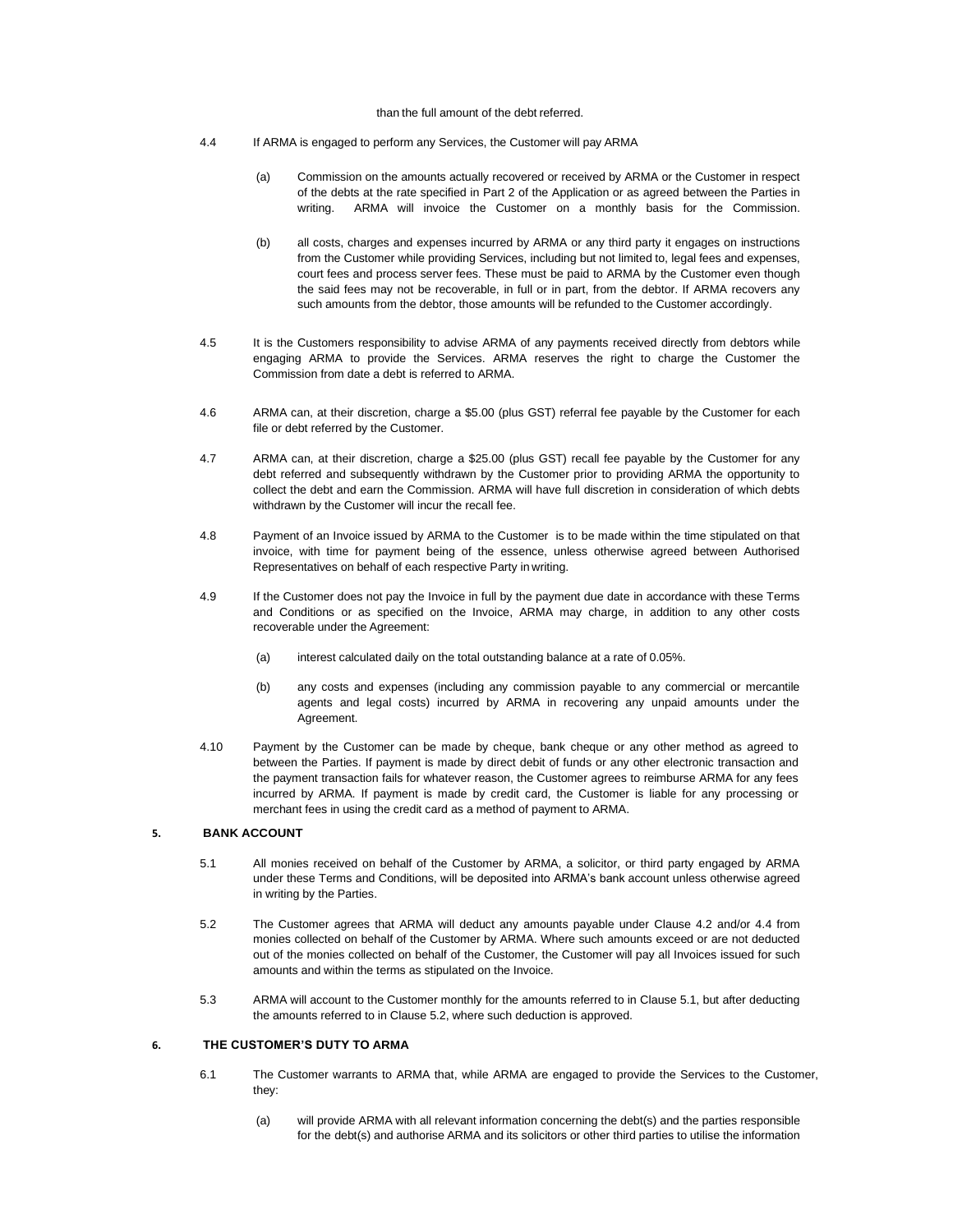for any proper purpose relevant to the Services;

- (b) undertake to promptly provide ARMA with information that is accurate, complete, correct and up to date to the best of their knowledge and in the event fresh information comes to light, that that information is immediately provided to ARMA;
- (e) will provide ARMA with details of the following default information:
	- (i) all Commercial Debts of the Customer that have been outstanding for a period of sixty-one (61) days or more and what steps the Customer has taken to recover whole or part of the debt;
- (f) will reimburse ARMA for any direct and/or reasonable loss ARMA suffers due to any information provided by the Customer to ARMA that is inaccurate, incomplete, not up to date or otherwise misleading. If such an event arises, the Customer agrees to cooperate with ARMA at its own expense in the handling of any complaints, disputes, investigations and/or litigation that arises as a result of the use of ARMA's services pertaining to the information supplied by the Customer;
- (g) have taken all reasonable steps to advise a debtor company that delinquent debt(s) may be referred to a credit bureau;
- (h) will immediately advise ARMA, pertaining to a debt referred by the Customer to ARMA, of:
	- (i) any payment made directly to the Customer in relation to a debt;
	- (ii) any credit processed by the Customer in relation to a debt; and,
	- (iii) any communication received directly from the debtor to the Customer surrounding the debt.
- (i) are aware that while ARMA are engaged to provide the Services, ARMA will charge the agreed Commission as per Clause 4 above for any payments made directly to the Customer from the Debtor. It is the responsibility of the Customer to account to ARMA as soon as practicable following receipt of payment in accordance with this clause
- (j) must provide ARMA instructions in writing by way of email or any other form as agreed between the Parties pertaining to the commencement of any legal proceedings to recover a debt.

## **7. INDEMNITY AND EXCLUSION OF LIABILITY**

- 7.1 The Customer acknowledges:
	- (a) the information provided to it, may in whole or in part, represent or be based on information provided to ARMA from third parties, public registers or publicly available information sources;
	- (b) information delivered to a Customer may not be all the information ARMA holds on the relevant individual or organisation;
	- (c) ARMA does not and cannot guarantee or warrant to correctness completeness, merchantability or fitness for a particular purpose of any information or Service provided by ARMA. Such information or Service is to be considered current within ARMA's established procedures for updating information and products and usually is not the product of independent investigation prompted by an enquiry (whether by the Customer or any other person; and,
	- (d) that every business division, to some degree or another, represents an assumption of risk and that ARMA in providing information does not, and cannot, underwrite the Customer's risk in any manner whatsoever.
- 7.2 To the maximum extent permitted by law, the Customer agrees that, except in the event of any breach, negligence or omission on the part of ARMA, ARMA shall be under no liability to the Customer in respect of any loss, liability of damage of any kind of loss suffered or incurred by the Customer, including loss of profits and any indirect, consequential or economic loss, arising out of or relating to:
	- (a) the supply of any information or any Service to the Customer;
	- (b) any delay in supplying or failure to supply any information or Service to the Customer; or,
	- (c) any decision made using information or any Service supplied by ARMA.
- 7.3 Subject to Clause 7.6 and except as expressly provided to the contrary in these Terms and Conditions, all conditions, guarantees, terms, undertaking, inducements, representations or warranties express or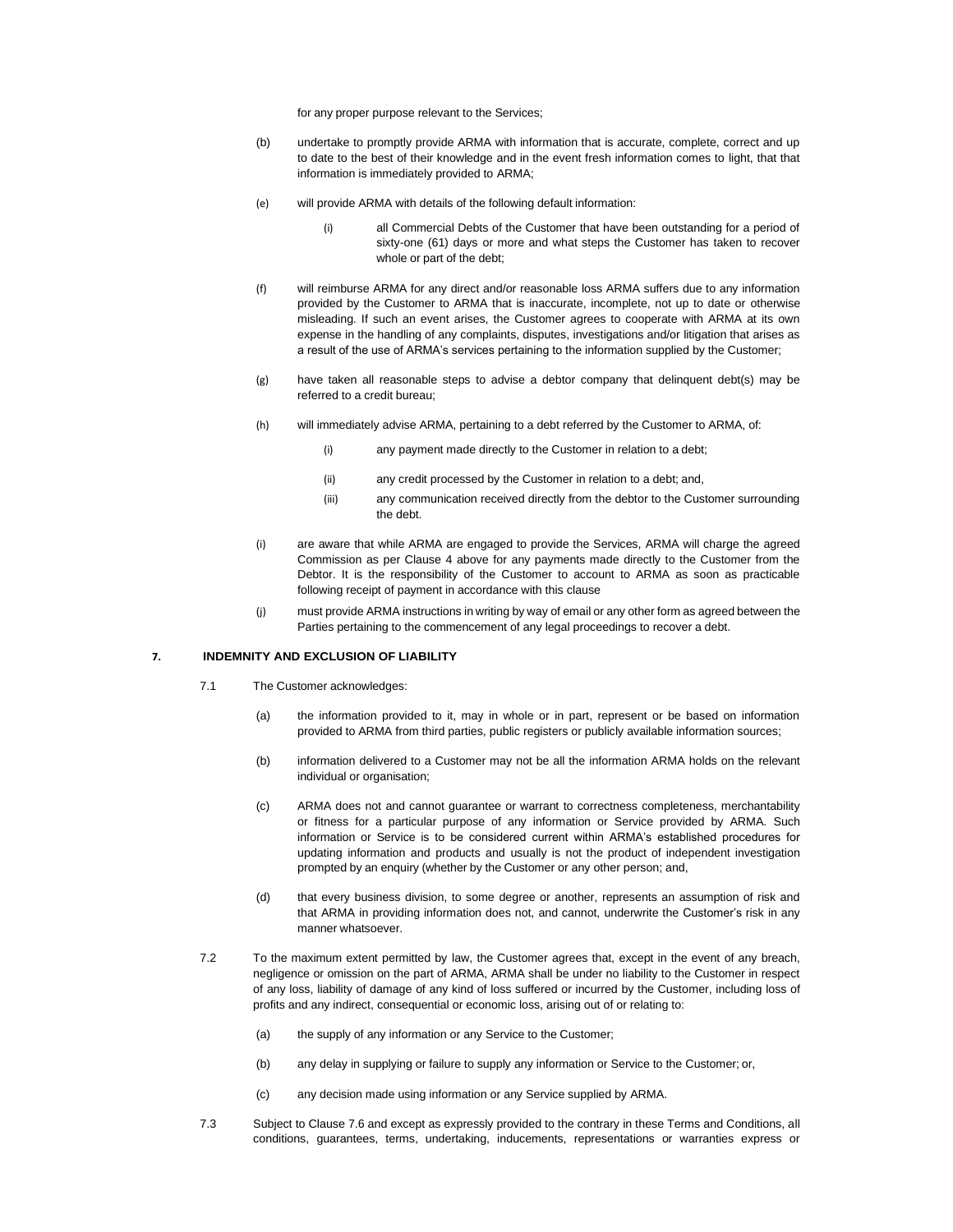implied by statute, the common law, equity, trade, custom or usage or otherwise, are expressly excluded to the maximum extent permitted by law.

- 7.4 To the extent that the Customer directly causes the relevant loss, the Customer agrees to release, hold harmless and indemnify ARMA to the maximum extent permitted by law, from and against any liability directly arising out of or relating to:
	- (a) The supply of any information or any Service to the Customer;
	- (b) Any delay in supplying or failure to supply any information or Service to the Customer.
	- (c) Any decision made using information or any Service supplied by ARMA.
- 7.5 Nothing in these Terms and Conditions excludes, restricts or modifies any right or remedy, or any guarantee, term, condition, warranty, undertaking, inducement or representation, implied or imposed by any legislation, which cannot lawfully be excluded or limited.
- 7.6 Where ARMA is not able to exclude a term, condition, warranty, undertaking, inducement or representation imposed by legislation in relation to these Terms and Conditions ('Non-Excludable Provision'), and ARMA is able to limit the Customer's remedy for breach of the Non-Excludable Provision, then ARMA's liability for breach of the Non-Excludable Provision is limited to, at ARMA's sole discretion, in the case of Services, the supplying of the Services again or the payment of the cost of having the Service supplied again.
- 7.7 Subject to ARMA's obligations under the Non-Excludable Provisions and to the maximum extent permitted by law, ARMA's maximum aggregate lability for all claims under or relating to these Terms and Conditions or its subject matter, whether in contract, tort (including without limitation negligence), in equity, under statute, under an indemnity, is limited to an amount equal to the fees paid by the Customer under these Terms and conditions. In calculating ARMA's aggregate liability under this clause, the Parties must include any amounts paid or the value of any Services supplied by ARMA for a breach of any Non-Excludable Provisions.
- 7.8 Subject to clauses 7.7 and 7.6, ARMA will not be liable to the Customer for any consequential, indirect or special loss or damage, loss of actual or anticipate profits or revenue, loss of business, business interruption, costs the Customer has incurred, amounts that the Customer is liable to their customers for any loss suffered by third parties under or relating to these Terms and Conditions or its subject matter, whether in contract, tort (including without limitation negligence), in equity, under statute, under an indemnity, whether or not such loss or damage was foreseeable and even if advised of the possibility of the loss or damage.
- 7.9 The Customer is liable for and indemnifies ARMA against all liability, claims, damage, loss, costs and expenses (including without limitation, legal fees, costs and disbursements on a full indemnity basis, whether incurred or awarded against ARMA and any cost, damage or expense) in respect of a claim by a third party, in respect of the Customer's use of the Services or use of the Website or the Customer's breach of these Terms. The Customer's liability under this indemnity is diminished to the extent that ARMA's breach of these Terms and Conditions or ARMA's negligence causes the liability, claims, damage, loss, costs or expenses
- 7.10 Each indemnity in these Terms and Conditions is a continuing obligation, separate and independent from the other obligations of the Parties and survives termination, completion and expiration of these Terms and Conditions.
- 7.11 ARMA will not be liable to the Customer for any acts or omissions of any person supplied by ARMA where that person is acting under the Customer's direction and control during the course of the Agreement and the Customer will indemnify ARMA against all liability, claims, damage, loss, costs and expenses (including without limitation, legal fees, costs and disbursements on a full indemnity basis, whether incurred or awarded against ARMA and any loss, cost, damage or expense) arising from or incurred in connection with such acts or omissions.

#### **8. PRIVACY**

- 8.1 ARMA will comply with the Australian Privacy Principles, pursuant to the *Privacy Act 1988* (Cth) (**Privacy Laws**) in all dealings with the Customer.
- 8.2 The Customer agrees to:
	- (a) comply with the Privacy Laws in respect of any Personal Information received by it from ARMA or disclosed by it to ARMA (and, without limitation, before it uses any Services in relation to a debt due by a debtor who is an individual, inform the debtor that Personal Information about the debtor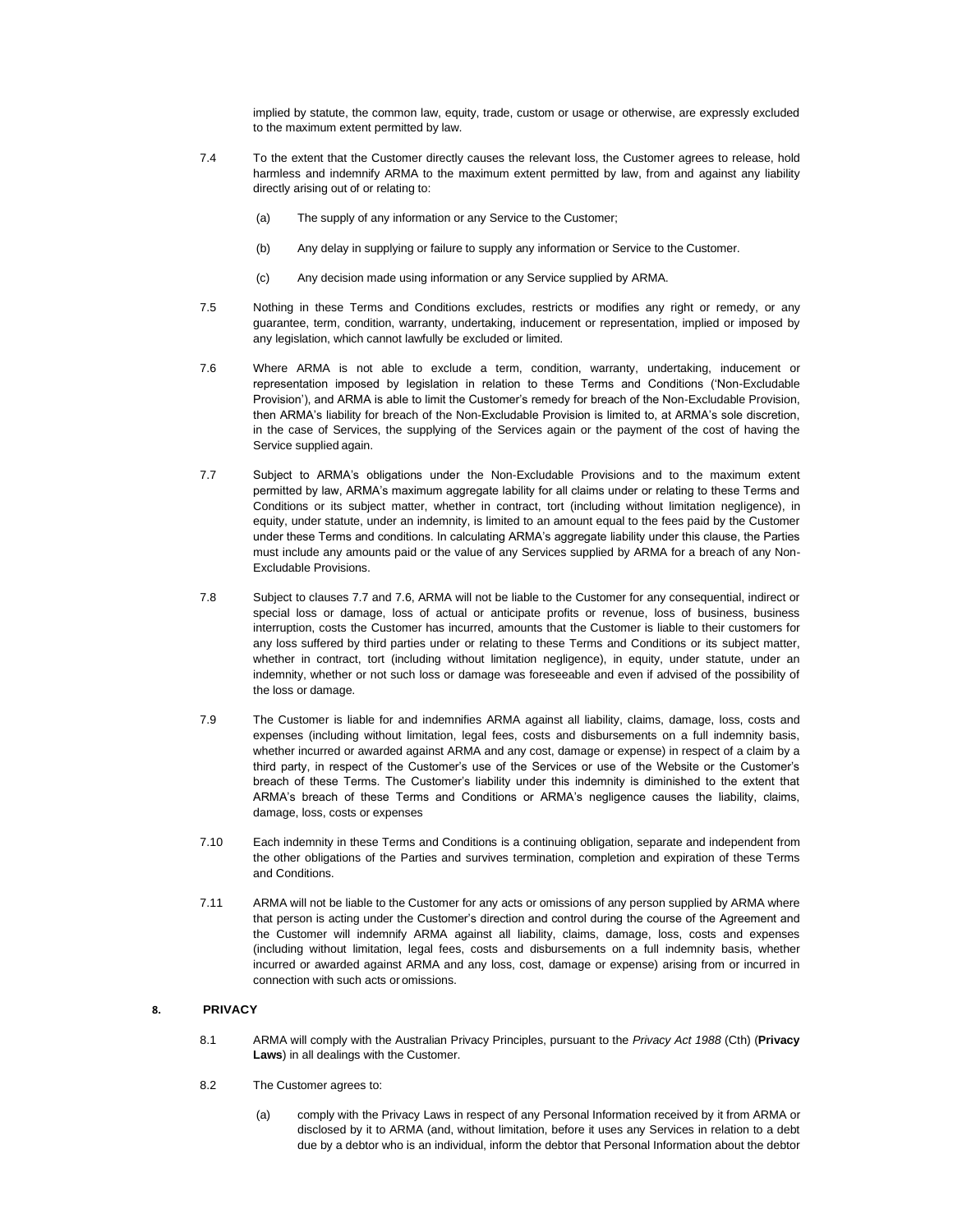may be disclosed to a collection agency);

- (b) comply with the Privacy Laws in respect of any Personal Information received by it from ARMA or disclosed by it to ARMA;
- (c) Cooperate with ARMA in:
	- (i) discharging the privacy obligations of ARMA under the Privacy Laws when collecting Personal Information from or about individuals;
	- (ii) correcting or updating Personal Information from or about individuals;
	- (iii) providing access to any record of Personal Information following a request from an individual; and,
	- (iv) the resolution of any complaint alleging breach of the Privacy Laws or a privacy policy by ARMA in relation to Personal Information disclosed to ARMA by the Customer or by ARMA to the Customer.

## 8.3 The Customer:

- (a) acknowledges that the information supplied by ARMA to the Customer pursuant to this Agreement is for the exclusive use of the Customer and such information is supplied in confidence and will not be disclosed or provided to another individual or organisation without ARMA's prior written consent; and,
- (b) shall not identify either ARMA or its confidential publications, except in circumstances as prescribed by law, as a course of reference unless the Customer first obtains written permission to do so from ARMA, which permission shall be in the sole discretion of ARMA.
- 8.4 ARMA warrants that it complies with the Privacy Laws in respect of the Personal Information handled by it while providing a Service. In giving this warranty, ARMA relies in the performance by the Customer of its obligations under Clause 8.2.
- 8.5 ARMA may need to collect Personal Information about the Customer, including but not limited to, the Customer's name, address, driver license details, credit card details, date of birth and credit or business history. The Customer consents to ARMA using the Customer's Personal Information in order to:
	- (a) provide services to the Customer;
	- (b) enter contracts with the Customer or third parties; and,
	- (c) to market to the Customer and maintain a client relationship with the Customer.
- 8.6 The Customer also consents to ARMA disclosing the Customer's Personal Information:
	- (a) to ARMA's service providers, contractors and affiliated companies from time to time to help improve and market ARMA's services to the Customer; and,
	- (b) to ARMA's debt recovery agents or lawyers in the event the Customer is in default of any provision of the Terms and Conditions.
- 8.7 The Customer has a right to access the personal information ARMA holds about them.

#### **9. GOODS AND SERVICES TAX ("GST")**

- 9.1 Where dollar amounts are stated in this Agreement, those amounts are exclusive of any applicable GST.
- 9.2 If whole or in any part of any other payment (including any commission) is the consideration for a taxable supply, the customer must pay to ARMA an additional amount equal to the GST amount, either concurrently with that Payment or as otherwise agreed in writing.
- 9.3 Any reference to a cost or expense in this Agreement excludes any amount in respect of GST forming part of the relevant cost or expense
- 9.4 Invoices:
	- (a) ARMA will provide the Customer with an Invoice for all Services supplied by ARMA to the Customer pursuant to the Agreement.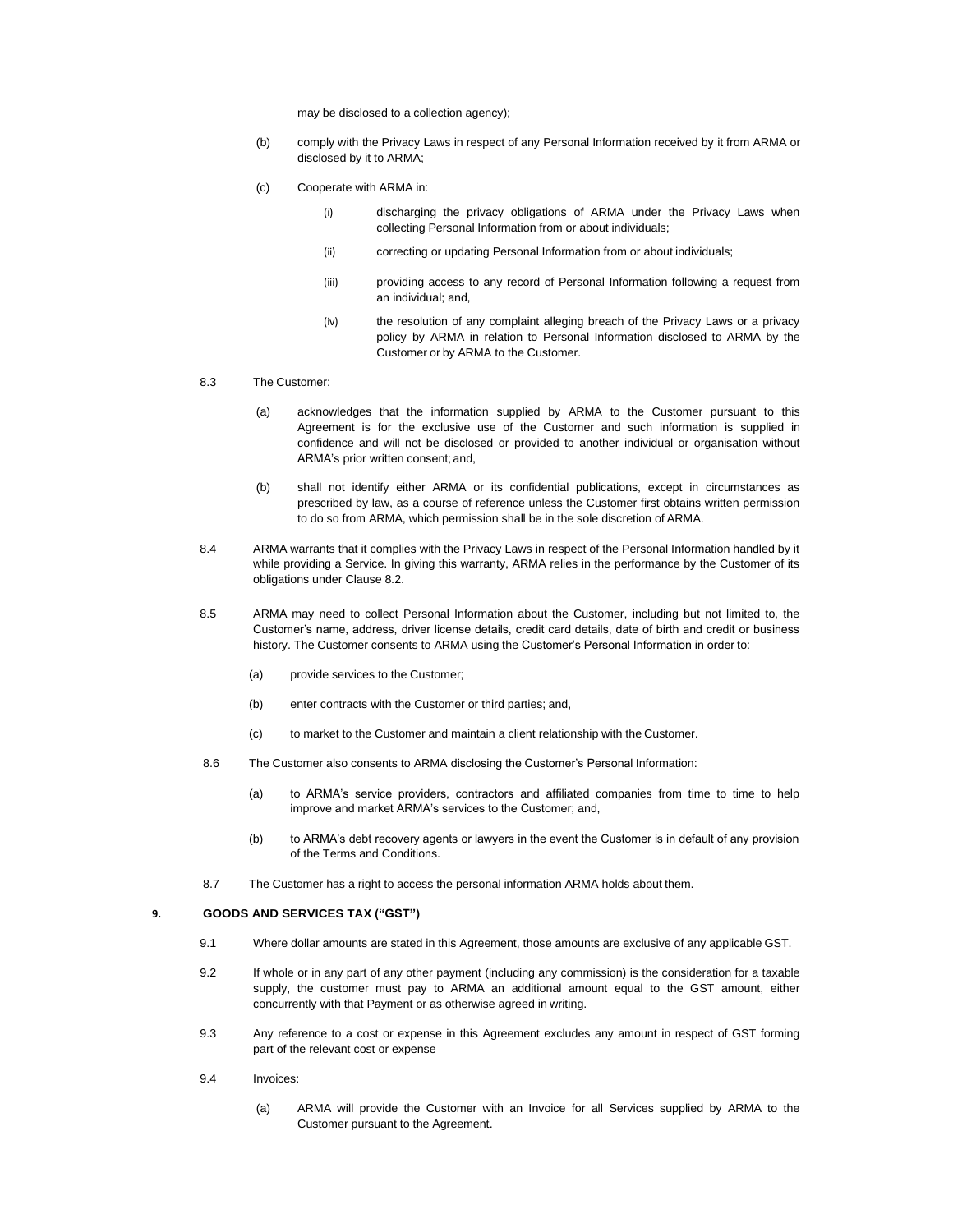(b) ARMA will provide the Invoices to the Customer within seven (7) days of end of month or within such time as is reasonably practical or as agreed by the Customer.

## **10. TERM & TERMINATION**

- 10.1 Unless otherwise terminated in accordance with Clause 10 herein, this Agreement shall continue to remain in force or as otherwise agreed between the Authorised Representatives of each respective party in writing.
- 10.2 ARMA may terminate this Agreement or may cancel all or any part of any order/referral of the Customer, which remains unfulfilled:
	- (a) At any time without prejudice to any of its rights which ARMA may have against the Customer if:
		- (i) the Customer is an individual and commits an act of bankruptcy within the meaning of Section 40 of the *Bankruptcy Act* 1966 (Cth)
		- (ii) any event occurs, which is likely to adversely affect the Customer's liability to pay for the Services (including but not limited to the appointment of a receiver, receiver and manager, administrator, controller, liquidator, provisional liquidator, trustee or similar parson (each an "insolvency representative") to the Customer's undertaking)
	- (b) On seven (7) days' notice if:
		- (i) The Customer fails to pay any Amounts Owing under this Agreement within thirty (30) days from end of month or in the alternative, as agreed by Authorised Representatives from both Parties in writing.
		- (ii) There is a change in the ownership, control, or financial condition of the Customer, which in ARMA's opinion, may affect the Customer's ability to comply with the Terms and Conditions of this Agreement.
		- (iii) The Customer breaches any of the Terms and Conditions contained herein
	- (c) on thirty (30) days' notice without reason.
- 10.3 The Customer agrees that ARMA hold a lien over any files or monies held by ARMA until all the Amount Owing to ARMA, its agents and/or solicitors are paid in full.
- 10.4 The Customer may terminate this Agreement at any time by giving ARMA thirty (30) days' notice in writing.
- 10.5 In the event this Agreement is terminated by either Party for any reason, then:
	- (a) all Amounts Owing to ARMA will, whether due for payment, become immediately payable by the Customer.
	- (b) the Customer shall remain liable to pay all Amounts Owing to ARMA, which have been incurred by the Customer prior to the said termination and
	- (c) ARMA will deduct the Amounts Owing from any monies held on behalf of the Customer.
- 10.6 Termination of this Agreement does not relieve the Customer from its obligations contained in these Terms and Conditions.
- 10.7 Each indemnity contained in Clause 7 of these herein survives the termination of this Agreement.
- 10.8 Any debts placed for collection by the Customer with ARMA, which remain uncollected at the time of the termination of the Agreement for any reason, shall remain available for collection by ARMA upon the Terms and Conditions contained herein and will be paid for by the Customer at the applicable rates prevailing at the time such Services are provided.
- 10.9 ARMA can reasonably refuse to accept or continue to handle any debt(s) offered by the Customer for collection.
- 10.10 Where the Parties have not renewed these Terms and Conditions by their expiry date then these Terms and Conditions shall go into holding over, on a month to month basis until such time as the Parties enter into new Terms and Conditions, or either Party terminates on 30 days' written notice to the other Party. The rate of the Commission will continue at the rate prevailing as at the expiry date of these Terms and Conditions.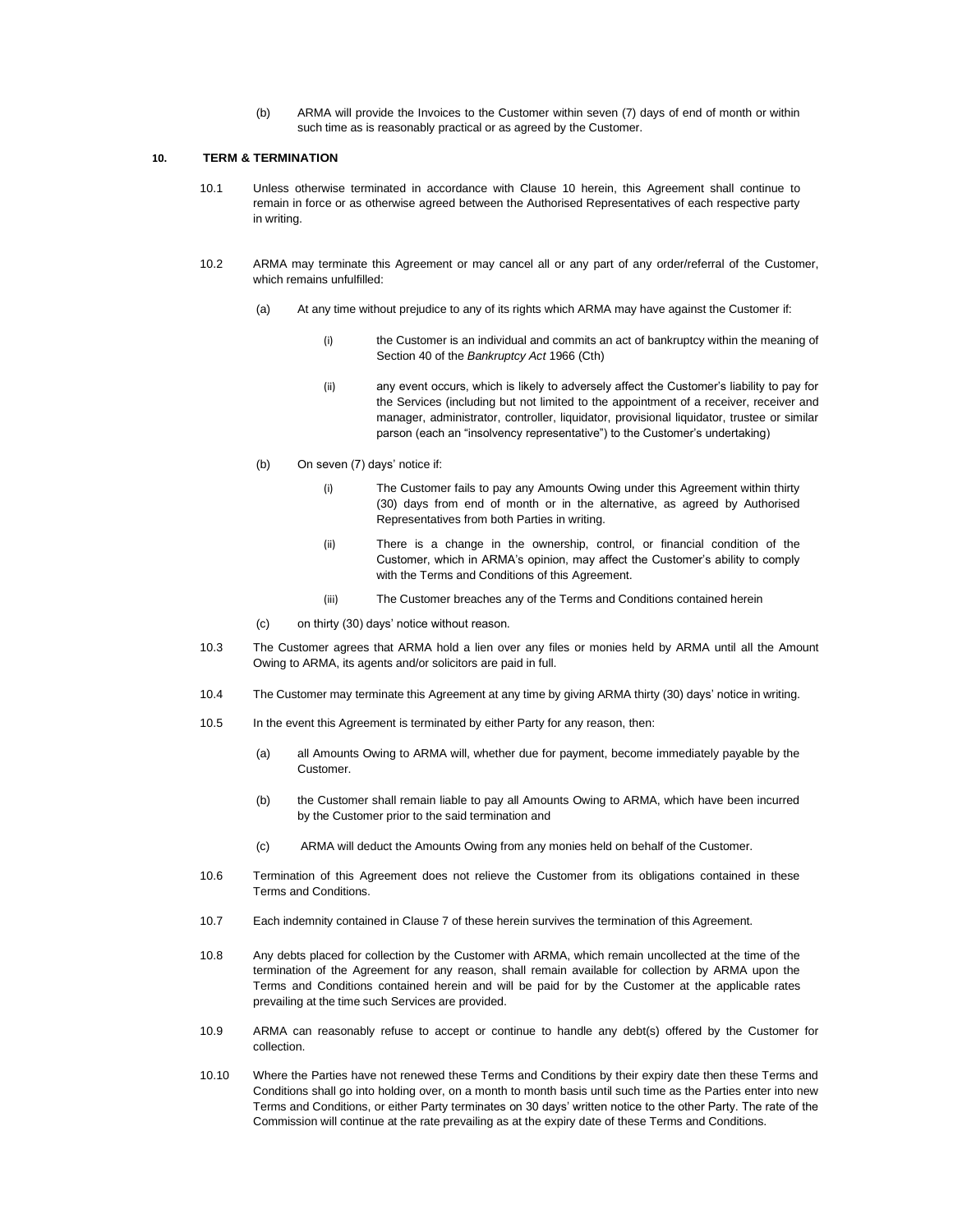## **11. CUSTOMER AS TRUSTEE**

- 11.1 If the Customer carries on business as trustee of a trust, then the Customer warrants that:
	- (a) the Customer enters into the Agreement as trustee of a trust;
	- (b) the Customer has all requisite powers to enter into the Agreement; and,
	- (c) the beneficiary of the trust approves the purchase of the Services on the terms of the Agreement.

## **12. SEVERABILITY**

12.1 If any provision contained in these Terms and Conditions becomes void or unenforceable for any reason, then that part will be severed with the intent that all remaining parts will continue to be in full force and effect and be unaffected by the severance of any other parts.

## **13. GOVERNING LAW**

13.1 These Terms and Conditions are governed by the laws of New South Wales and each Party submits to the non- exclusive jurisdiction of the courts of that State in respect of any proceedings arising in connection with these Terms and Conditions. Each Party waives any objection to the venue of any legal process in these courts on the basis that the process has been brought in an inconvenient forum.

## **14. ENTIRE AGREEMENT**

14.1 These Terms and Conditions comprises the entire agreement between the Parties. No additional terms and conditions apply to the sale of the Services unless the Terms and Conditions are varied in accordance with Clause 16.

#### **15. NO RELIANCE**

15.1 The Customer acknowledges that neither ARMA nor any person acting on ARMA's behalf have made any representation or other inducement to the Customer entering into these Terms and Conditions and further, have not entered into these Terms and Conditions in reliance on any representations or inducements (including in relation to the use of the Services) except for those representations contained in these Terms and Conditions.

#### **16. VARIATION**

16.1 From time to time, ARMA may wish to vary these Terms and Conditions. If ARMA intends to do so, ARMA will provide the Customer with twenty-eight (28) days' written notice of the varied Terms and Conditions. If the Customer has any reasonable grounds to believe the change will be detrimental to their rights, the Customer may terminate these Terms and Conditions in writing, without penalty, within twenty-eight (28) days of receiving ARMA's written notice. Any other variation of these Terms and Conditions must be agreed in writing by Authorised Representatives on behalf of ARMA and the Customer.

## **17. NO WAIVER OF RIGHTS**

17.1 No delay or omission by a party to exercise any right, power or remedy available to that party as a result of a continuing breach or default under these Terms and Conditions will impair any such right, power or remedy, nor will it be construed to be a waiver of that Party's rights to take action or make a claim in respect of a continuing breach or default.

## **18. AGREEING TO THESE TERMS AND CONDITIONS**

- 18.1 The person singing (or ticking the acceptance box if done online) any document which forms part of these Terms and Conditions for and on behalf of the Customer, the Customer hereby warrants that he or she has the Customer's authority to enter into these Terms and Conditions on the Customer's behalf and is empowered to bind the Customer to these Terms and Conditions.
- 18.2 The person signing (or ticking the acceptance box if done online) these Terms and Conditions indemnifies ARMA against all losses, costs and claims incurred by ARMA out of the person so signing, (or ticking the acceptance box if done online) these Terms and Conditions, not in fact having such power and/or authority.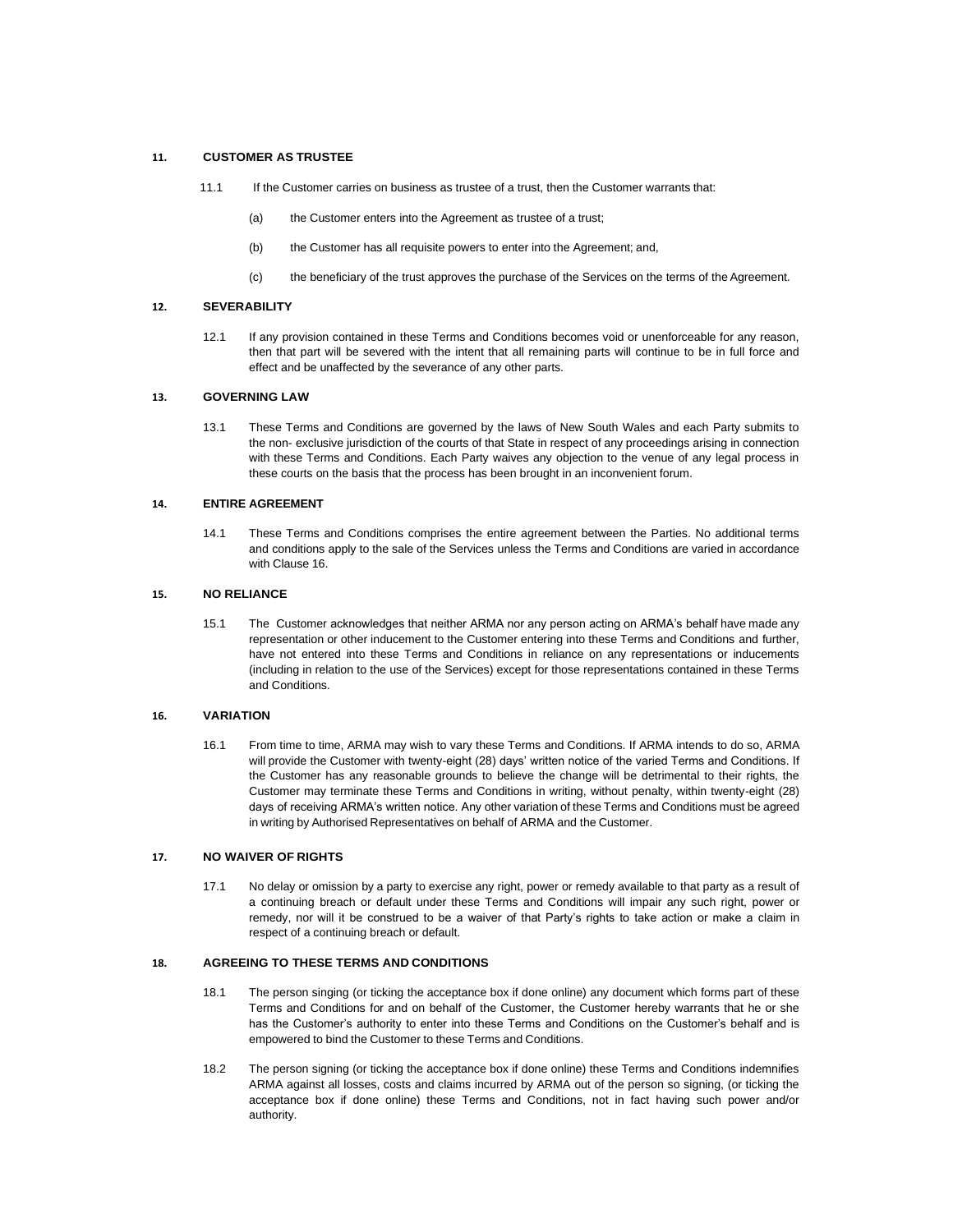## **19. CONFIDENTIALITY**

- 19.1 ARMA and the Customer agree that the Agreement any other information furnished by the Parties to each other pursuant to the Agreement is and remains confidential between the Parties and the Parties must not disclose the same, or permit or cause the same to be disclosed, either directly or indirectly, to any third party unless:
	- (a) prior approval in writing has been obtained from the other Party;
	- (b) disclosure is required by law or;
	- (c) the information is in the public domain prior to the disclosure by the Party.
- 19.2 The expression "any third party" for the purposes of Clause 19 does not include the financial or legal advisers of a Party.

## **20. DUTY BY ARMA**

.

- 20.1 ARMA hold a general duty to the Customer to:
	- (a) act only on the Customer's instruction in respect of the Services provided to the Customer.
	- (b) perform the Services in accordance with the industry guidelines for debt collection set by the Australian Competition and Consumer Commission (**ACCC**); and
	- (c) provide the Services to the Customer in a professional and skilled manner.

## **21. DISPUTE RESOLUTION**

- 21.1 A Party claiming that a dispute has arisen in relation to the Service, must give written notice specifying the nature of the dispute to the other Party.
- 21.2 Should the Customer dispute an invoice issued by ARMA, the Customer must within 14 days of the date of the invoice, give notice to ARMA of the dispute. Should no notice be provided by the Customer to ARMA in relation to an invoice, the Customer is deemed to have accepted the invoice.
- 21.3 Should a dispute arise in relation to the Services, the Parties must use their best endeavours to resolve same within 14 days of notice.
- 21.4 Should the dispute fail to resolve the dispute within 14 days, then the Parties must escalate the dispute internally to the CEO of each respective Party.
- 21.5 This Clause does not apply to an application to the Court for urgent interlocutory or injunctive relief.

#### **22. WARRANTY BY THE PARTIES**

- 22.1 The Parties warrant to each other that:
	- (a) they have full power and capacity to enter into the Agreement,
	- (b) they are unaware, as of the date of this Agreement, of anything which might or will adversely affect their ability to fulfil its obligations under the Agreement

## **23. PREVIOUS EDITIONS**

23.1 This edition of these Terms and Conditions replaces and supersedes all previous editions of the Terms and Conditions ARMA has issued.

## **24. DISCLAIMER**

- 24.1 ARMA may assign these Terms and Conditions to any third party without the Customer's consent.
- 24.2 The use of the Website is intended for users over the age of 18. The Customer must ensure that their access to, or use of, the Website is not illegal or prohibited by laws, which apply to the Customer. The Customer must take their own precautions to ensure that the process, which the Customer employs for accessing the Website, does not expose the Customer to risk of viruses, malicious computer code or other forms of interference, which may damage their computer system. ARMA takes no responsibility for any such damage which may arise in connection with the Customer's use of the Website.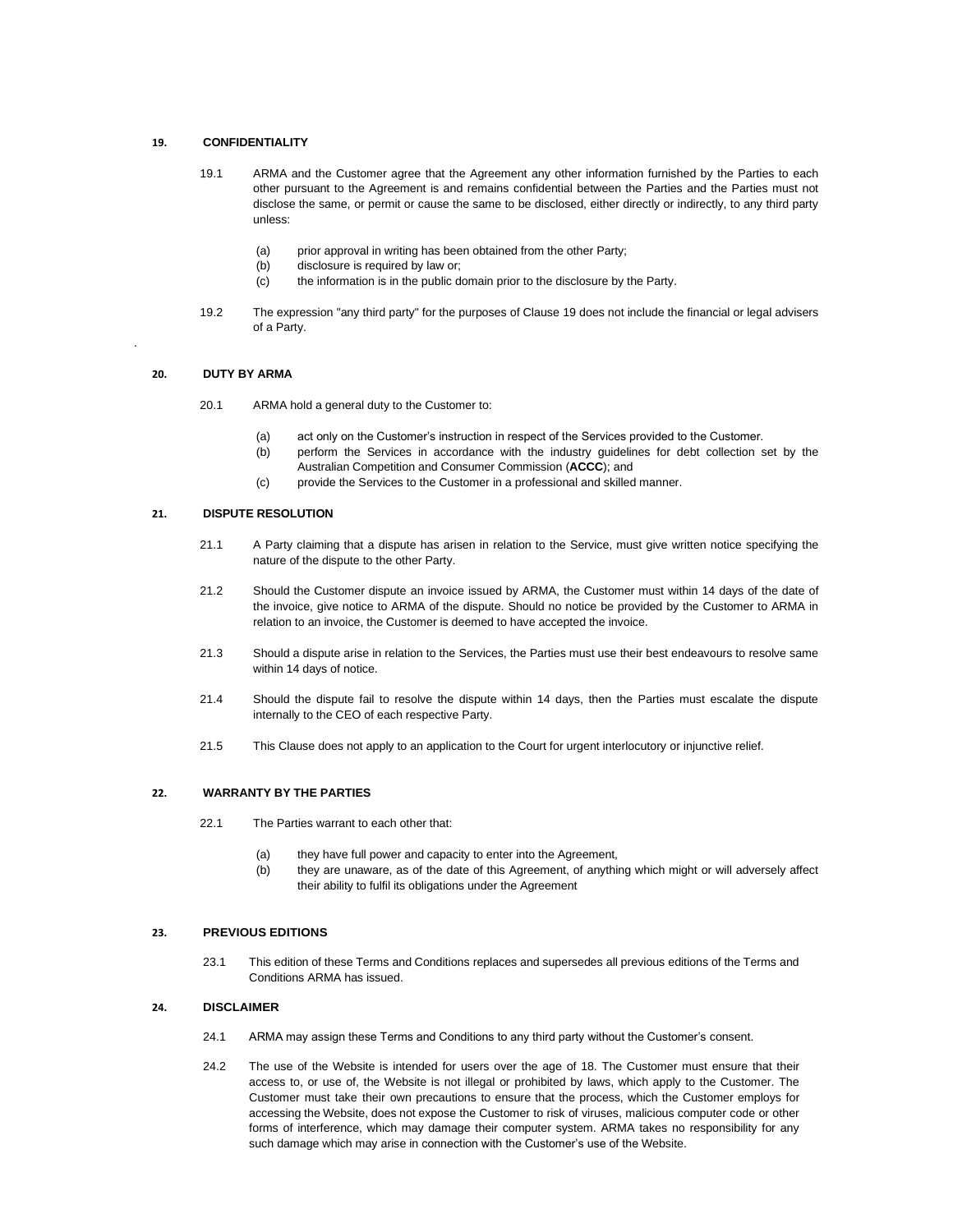- 24.3 Information contained throughout the Website and in our database is believed to be accurate and reliable at the time of publishing. There may be misprint, human errors and omissions. ARMA reserves their right to make changes and corrections to prices, produces and specifications without notice.
- 24.4 The Website may contain links to other Websites. Those links are provided for convenience only and may not remain current or be maintained. ARMA will not be responsible for the content or privacy prices associated with the linked Websites.
- 24.5 The Parties acknowledge and agree that ARMA is an independent contractor and nothing in this Agreement shall be deemed to constitute a partnership, joint venture, employment, or other relationship between the parties. Nothing in this Agreement shall constitute ARMA as agent of the Customer other than in the provision of Service.
- 24.6 Access to ARMA's database will be via a communication method agreed between ARMA and the Customer. The Customer will be responsible for any communication costs incurred relating to access to ARMA's database.
- 24.7 The Customer may not assign its right, interests, or obligations under this Agreement to any other third party without first obtaining ARMA's written consent.
- 24.8 A reference to a right or obligation of any two (2) or more persons confers that right or imposes that obligation jointly and severally.
- 24.9 The failure of ARMA or the Customer to enforce any provisions of this Agreement at any time shall not operate as a waiver of that provision in respect of that act or omission or any other act or omission.
- 24.10 If a payment owing to ARMA by the Customer is not forthcoming, ARMA will be able to commence legal proceedings against the Customer.
- 24.11 The Customer agrees to advise ARMA of any changes in personnel that may affect their access permissions to any of ARMA's Services.
- 24.12 Due to changing market forces, changes and other extenuating circumstances that effect product availability and prices stability, ARMA reserves their rights to withdraw any product ARMA advertises and change Prices by providing the Customer 30 days written notice.
- 24.13 Further to Clause 24.12 ARMA reserves their right to increase their Price at any time in accordance with the Consumer Price Index each year or by 4% per annum (whichever is higher) by providing the client 30 days written notice.
- 24.14 Headings in these Terms and Conditions are for convenience only and do not form part of the Agreement.
- 24.15 Words denoting the singular numbers includes the plural (and vice versa).